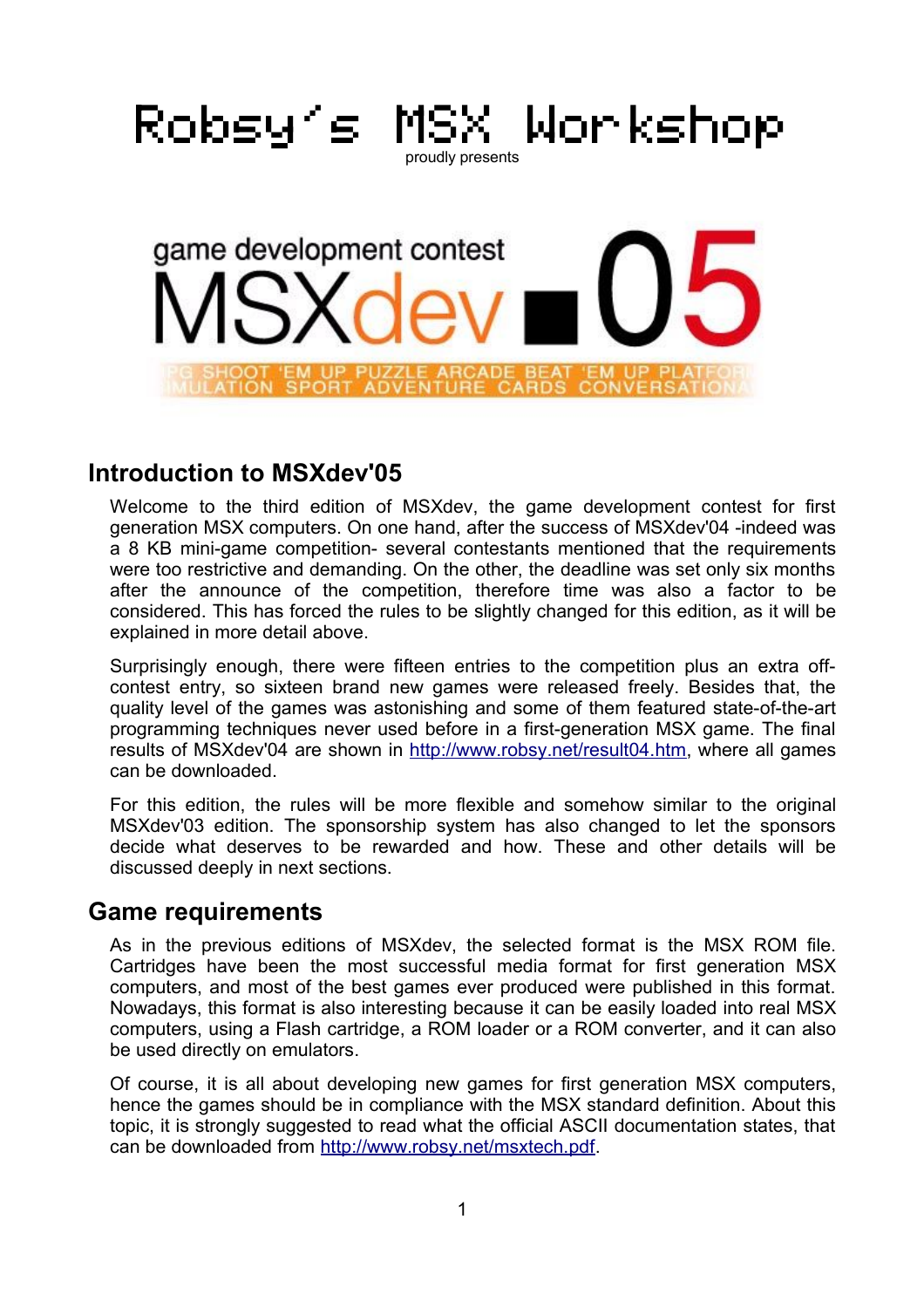All the games should be 100% compatible with the minimum MSX configuration, that is defined as follows in the referred "MSX Technical Data Book":

- CPU: Zilog Z80 running at 3.58 Mhz
- VDP: TMS9918/TMS9928 or compatible video processor
- PSG: AY-3-8912 or compatible sound chip
- Cassette interface: 1200/2400 baud
- RAM: 16 KB located in page 3 (C000h-FFFFh)
- $\blacksquare$  VRAM: 16 KB

Therefore the games will be tested and evaluated using this configuration. Other compatibility tests will be performed in different configurations, including MSX, MSX2, MSX2+ and Turbo-R computers. The games should work perfectly in any MSXcompliant machine. If a game does not run properly in all MSX generations, its score will be penalised in accordance to the importance of the detected issues.

In addition, it is also allowed to make use of other additional MSX hardware or facilities included in newer generations, such as SCC, SCC+, MSX-Music, MSX-Audio or Moonsound music, or V9938, V9958 or GFX9000 graphics, Z80H, R800, disk drive, etcetera, but these will be considered as an addition. Thus, for the contest purposes, only the minimum configuration will be taken into account by the jury. To clarify this point, if a game has poor PSG melodies although excellent FM sound, only the PSG melodies will be considered.

About the size of the games, only non-mapped ROMs will be accepted. This means that the size of the games could be either 8 KB, 16 KB or 32 KB (standard sizes). Exceptionally, 48 KB ROMs will be accepted if they are fully compatible with all the MSX models<sup>1</sup> and a suitable loading system is provided.

These ROM files can be developed using any programming language. There are no requirements here, but of course assembler is strongly recommended. Other compiled and/or interpreted languages are perfectly admissible. MSX BASIC can be used as well, and directly converted into a MSX ROM using this ready-made tool: http://www.robsy.net/basicrom.exe.

Although original games will be preferred, non-original concept games will be also accepted. This includes conversions from arcades and/or other console or computer systems, as well as adaptations of already existent games. However, recompiled games are not acceptable. Already released games or hacked games will not be accepted either. In case of doubt, the jury is entitled to ask for proofs, such as the source code of the game. Any suspicious game would be disqualified if the jury decides so. It should be remarked that only complete games will be accepted: beta-versions, demos or "to be finished" games will not be included in the contest.

Besides this, all the games should be accompanied by the required game instructions written in english and a high-resolution cartridge full-colour sticker.

## **Deadline and other important dates**

The time line is set as follows:

- 19<sup>th</sup> January 2005: MSXdev'05 rules published
- 20<sup>th</sup> January 2005: registration opened both for contestants and sponsors

<sup>1</sup> 48 KB means that the MSX BIOS is not used and this is a potential compatibility risk.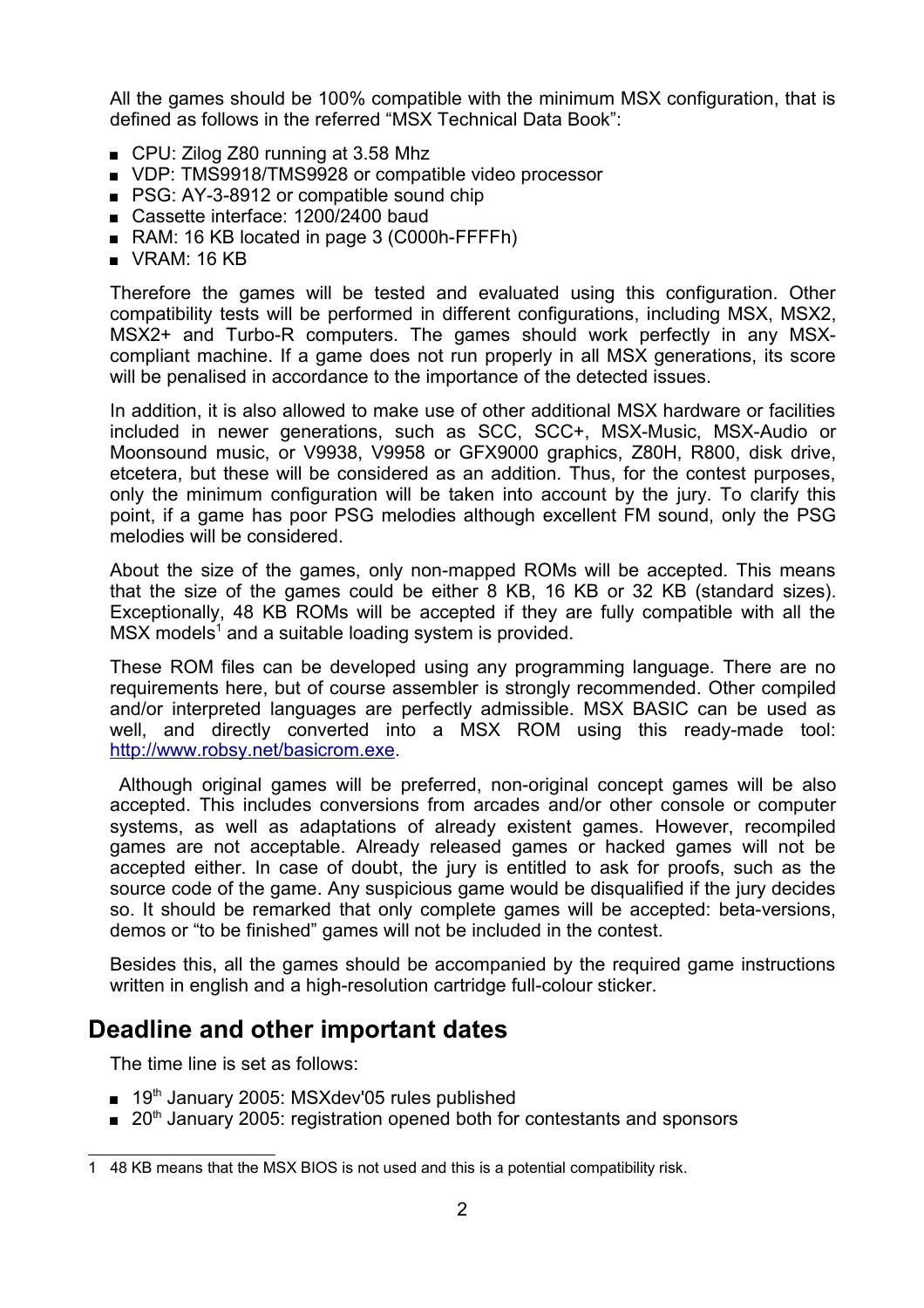- 1<sup>st</sup> March 2005: list of members of the general jury published
- $\Box$  20<sup>th</sup> December 2005: game submission deadline
- 30<sup>th</sup> December 2005: MSXdev'05 results published

### **Jury selection process**

The members of the jury will be selected from the MSX community attending to their MSX-related skills, MSX commitment and reliability. If you are interested in becoming a jury, do not hesitate to e-mail your brief MSX resume to this address: msxdev@robsy.net

The final list of members will be communicated at the given date. Their final decision about the MSXdev'05 games will be accepted without reserves by all the contestants. In case of doubt, the jury is free to interpret these rules.

As it is logic, jury members cannot present games to the contest. If there is any conflict of interests between a jury member and a participant, that member will not be allowed to give her o his opinion on that game or games.

#### **Final prize**

For this edition, the MSXdev'05 organisation has only set one prize: a superb **Panasonic FS-A1 ST Turbo-R computer**. There is no minimum number condition this time: the coder of the best game of MSXdev'05 will receive this prize, no matter how many contestants join the competition.

This prize could be improved or complemented by other individuals or groups using the MSXdev'05 sponsorship system, described in the next section.

### **Sponsorship**

In previous editions generous sponsors donated money and MSX-related items to engross the prize list, creating a prize pool. This system was not practical and the organisation of the contest was not able to manage it adequately. That is why a new system has been conceived.

Open-sponsorship means that anyone could create a sub-contest inside MSXdev'05 or improve the prize list freely. Besides that, the sponsor can track his donations by establishing a new category and/or setting the judge for it. It might sound a bit confusing, so a sponsor file example would help.

**Sponsor**: Eduardo Robsy Petrus – *Karoshi Corporation* (Spain) **E-mail**: eduardo@robsy.net **Prize**: MSX original cartridge set including Nemesis, Nemesis 2, Nemesis 3 and Salamander by Konami. **Description**: prize set for the best MSXdev'05 shooter **Decision**: will be taken according to a future poll at http://www.hispamsx.org

In this example, the sponsor has decided that he wants to reward the best shooter of the contest because he specially likes shoot'em-ups. So he has set a prize, a description and how the decision will be made.

It should be pointed out that the MSXdev'05 organisation is in no way responsible of the donations within the open-sponsorship system. Every sponsor should send the announced prize to the winner according to the descriptions and decision process.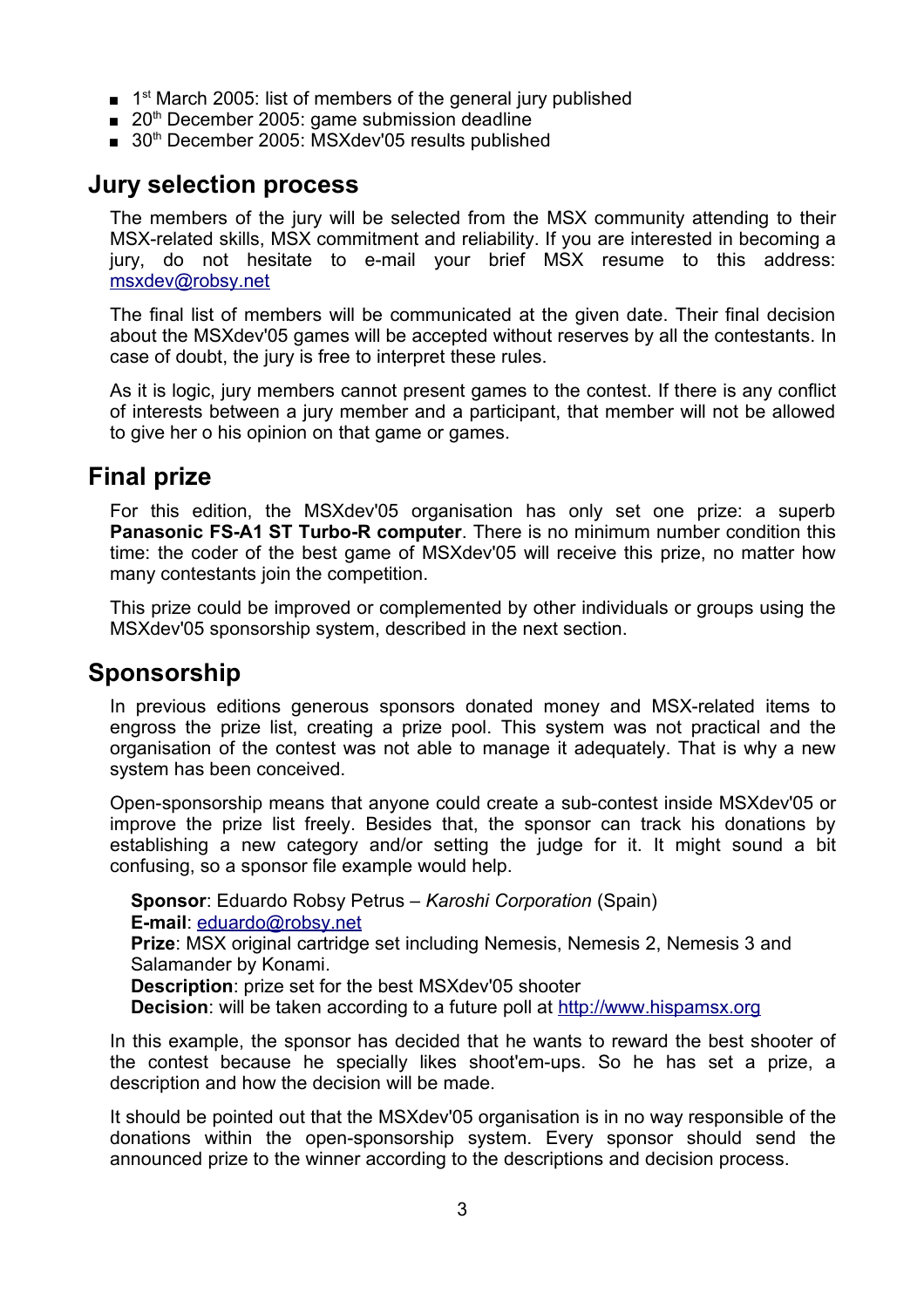Please note that a sponsor could be a contestant as well, but it that particular case the sponsor is not allowed to make the decision himself. He should select a judge or define a convenient decision system.

## **Registering a project**

In order to participate in MSXdev'05 first you must register your project. Registering is as easy as sending an e-mail to msxdev@robsy.net including the following information:

- Name of the project/game
- Game genre
- Name of the group/individuals involved
- Contact e-mail

It will be included in the project list in the next update. By doing so, the group or individuals that owe the project are explicitly accepting MSXdev'05 rules. These include the following:

- Submit the finished game, instructions and sticker before the end of the deadline.
- Follow the game requirements described in this document.
- **State in the instructions the freeware status of any game participating in MSXdev** contest. Any freeware license can be used, as long as the full game can be freely obtained by the users.
- Do not redistribute neither unfinished or finished versions of the game before the end of the contest. Finished versions will be distributed only from the MSXdev'05 official web pages. Beta versions used for debugging and testing purposes are allowed, but they should be only distributed to beta-testers.
- All participants will accept the final decision of the jury.

### **MSXdev'05 information and updates**

All information regarding MSXdev'05 will be published in the official site, **Robsy's MSX Workshop**, that can be reached at http://www.robsy.net. There the whole list of contestants as well as the sponsors and jury members will be permanently updated. The result of the contest will be published there as well as any incidences or events related to MSXdev'05.

#### **Where to start**

You are not a experienced MSX programmer but you want to join the contest? That is great! Internet offers you a large set of technical information, guidance and tools in order to learn and actually develop new MSX games. Following there is a short list of some available resources:

- **http://www.msx.org MSX Resource Centre: probably the most important meeting** point of the MSX community. Advice can be both requested and found at its fora.
- http://www.msxposse.com MSX Posse: alternative MSX forum. Perhaps not so active as the previous one, but with some real MSX gurus.
- **http://map.tni.nl** MSX Assembly Page: as its name suggests, this page is fully devoted to MSX development in assembly language.
- **http://www.hansotten.com** Hans Otten's pages: the most extensive collection of technical documents, programming examples and tools available.
- http://www.robsy.net Robsy's MSX Workshop: contains some useful documents, tools and examples, as well as all the MSXdev contest history.